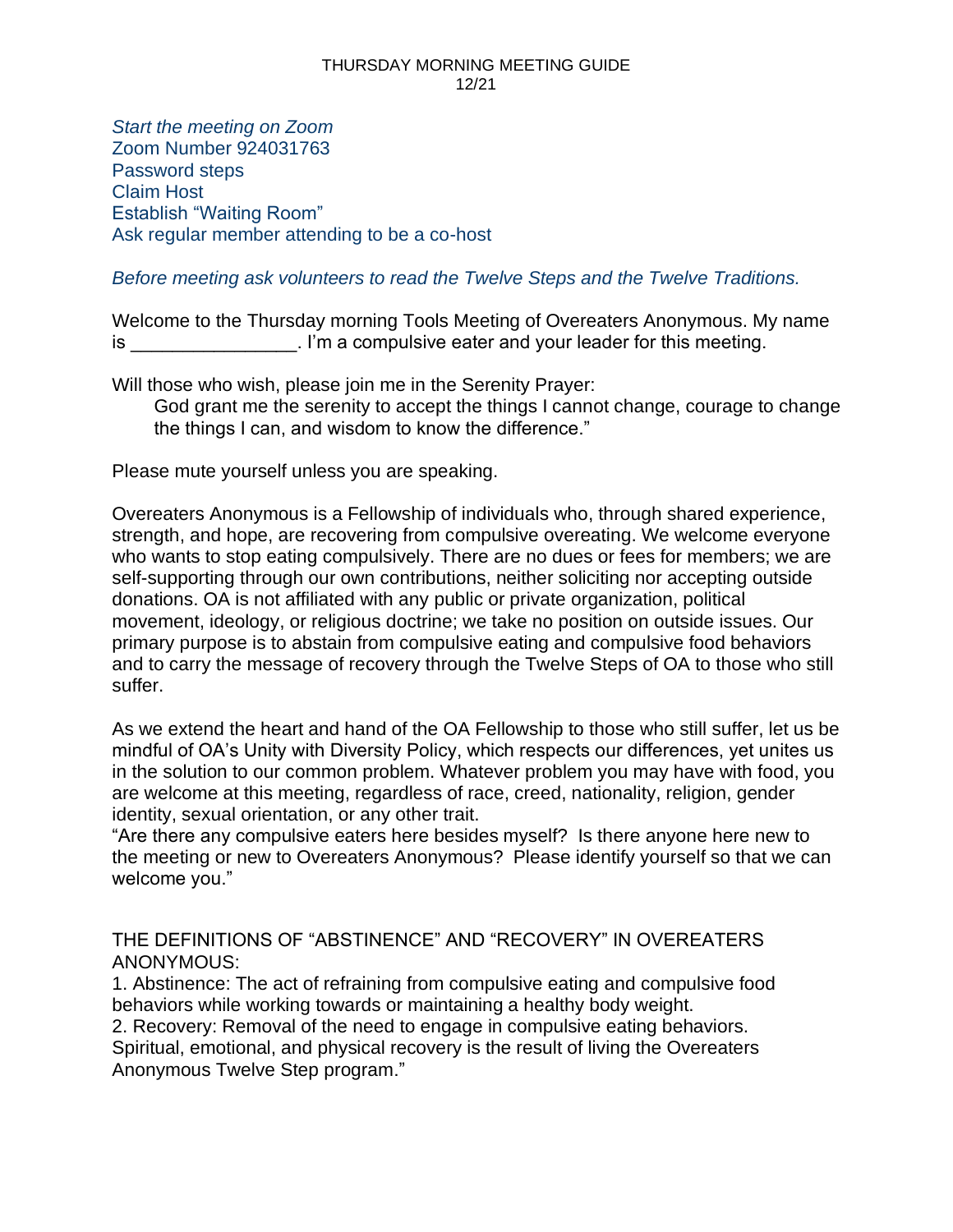## **INTRODUCTIONS:**

Please feel free to put your name and number in the chat so that we can reach out to one another between meetings.

## *[The Twelve Steps of Overeaters Anonymous.]*

1. We admitted we were powerless over food—that our lives had become unmanageable.

- 2. Came to believe that a Power greater than ourselves could restore us to sanity.
- 3. Made a decision to turn our will and our lives over to the care of God as we understood Him.
- 4. Made a searching and fearless moral inventory of ourselves.
- 5. Admitted to God, to ourselves, and to another human being the exact nature of our wrongs.
- 6. Were entirely ready to have God remove all these defects of character.
- 7. Humbly asked Him to remove our shortcomings.
- 8. Made a list of all persons we had harmed and became willing to make amends to them all.

9. Made direct amends to such people wherever possible, except when to do so would injure them or others.

10. Continued to take personal inventory and when we were wrong, promptly admitted it.

11. Sought through prayer and meditation to improve our conscious contact with God as we understood Him, praying only for knowledge of His will for us and the power to carry that out. 12. Having had a spiritual awakening as the result of these Steps, we tried to carry this message to compulsive overeaters and to practice these principles in all our affairs.

# *[Twelve Traditions of Overeaters Anonymous.]*

1. Our common welfare should come first; personal recovery depends upon OA unity.

2. For our group purpose there is but one ultimate authority—a loving God as He may express

Himself in our group conscience. Our leaders are but trusted servants; they do not govern. 3. The only requirement for OA membership is a desire to stop eating compulsively.

4. Each group should be autonomous except in matters affecting other groups or OA as a whole.

5. Each group has but one primary purpose—to carry its message to the compulsive overeater who still suffers.

6. An OA group ought never endorse, finance or lend the OA name to any related facility or outside

enterprise, lest problems of money, property and prestige divert us from our primary purpose. 7. Every OA group ought to be fully self-supporting, declining outside contributions.

8. Overeaters Anonymous should remain forever non-professional, but our service centers may employ special workers.

9. OA, as such, ought never be organized; but we may create service boards or committees directly responsible to those they serve.

10. Overeaters Anonymous has no opinion on outside issues; hence the OA name ought never be drawn into public controversy.

11. Our public relations policy is based on attraction rather than promotion; we need always maintain personal anonymity at the level of press, radio, films, television, and other public media of communication.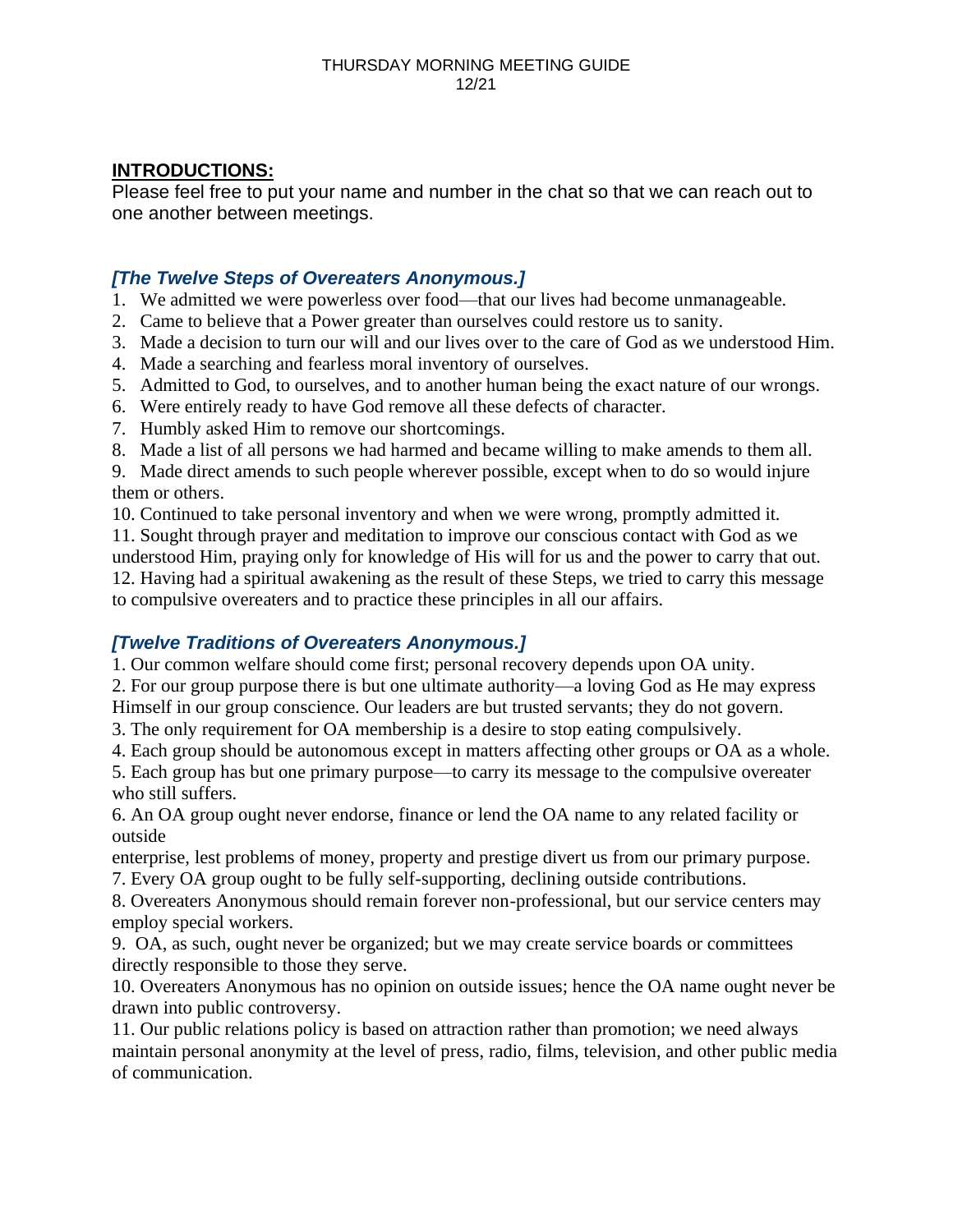12. Anonymity is the spiritual foundation of all these Traditions, ever reminding us to place principles before personalities.

## **MEETING FORMAT:**

Read: This meeting uses the nine Tools of Recovery. As we work the Overeaters Anonymous Twelve Step program of recovery from compulsive eating. The OA Tools help us work the Steps and refrain from compulsive overeating on a regular basis, to help us achieve and maintain abstinence in recovery from our disease. The nine Tools are a plan of eating, sponsorship, meetings, telephone, writing, literature, action plan, anonymity, and service. Each month we will discuss one or more tools.

Information for Leader: If you do not have the pamphlet "Tools of Recovery" you can access it digitally in pdf form at the website https://bookstore.oa.org. You can use the question to prompt discussion. Also, use the two meditation books "Voices of Recovery" and "For Today" and look up readings in the index on each tool, or a related subject. You can ask for volunteers to take turns reading the meditations, and then ask for comments in the meeting.

On the third Thursday of the each month have a lead (20 - 25 minutes) with a focus on how they use the tools in their OA recovery, and then open the meeting for comments.

- 1. January: As we work the Overeaters Anonymous Twelve Step program of recovery from compulsive eating, we have a number of Tools to assist us. As we start the New Year, we will share our responses to the question – Suggested Question: What tools do you use to refrain from compulsive overeating?
- 2. February: "A Plan of Eating" Suggested Question: What is your personal plan of eating based on your experience?
- 3. March: "Sponsorship" Suggested Question: What is sponsorship to you and or how have you used sponsorship in your journey of recovery?
- 4. April: "Meetings" Suggested Question: What are the most important things you get out of attending meetings and how does this help you in your recovery?
- 5. May "Telephone" Suggested Question: We have heard it said – the telephone is our lifeline – our meeting between meetings. How is the telephone your lifeline?
- 6. June "Writing"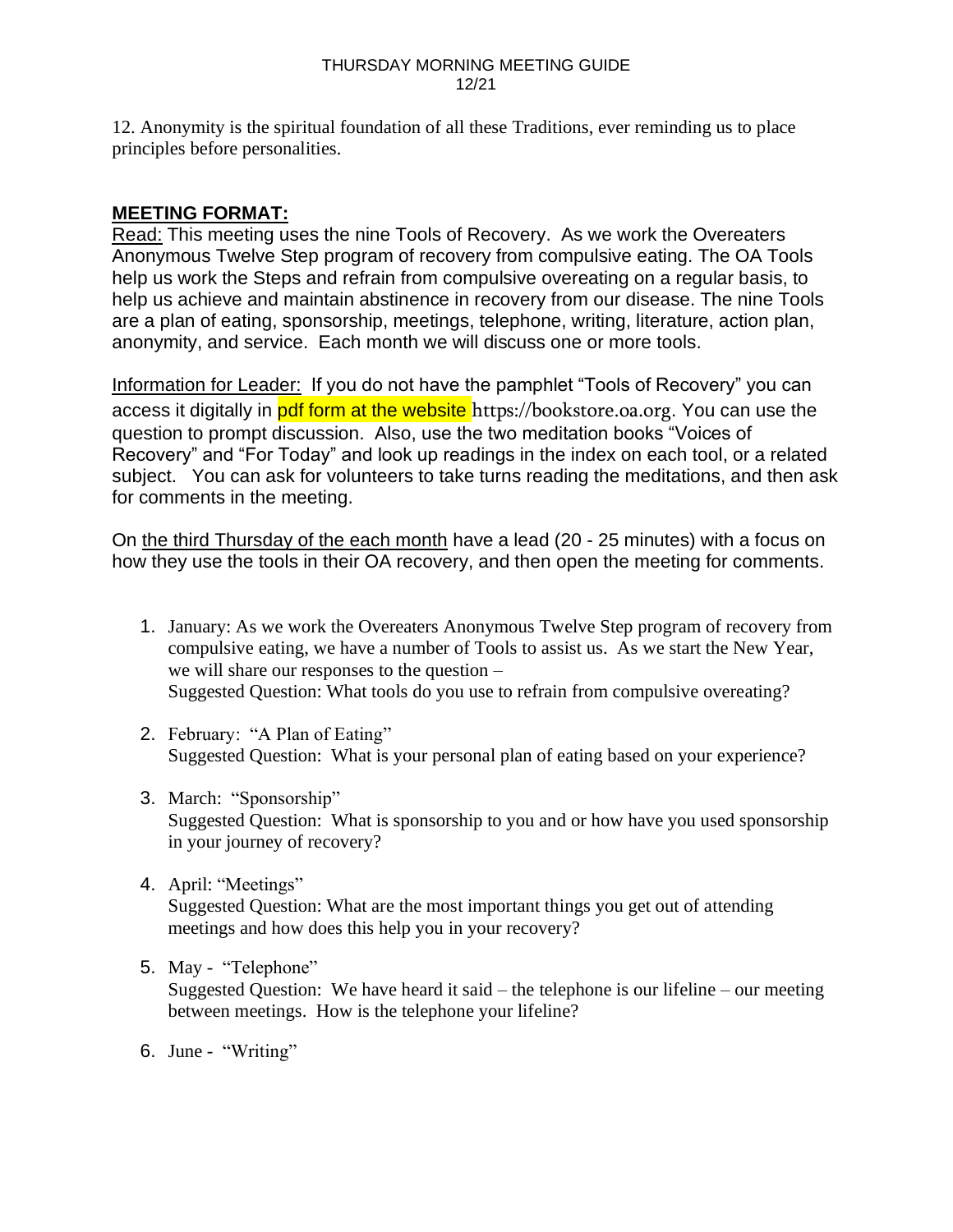Suggested Question: This month we will take ten minutes to write our thoughts about writing. In this time, think about why is writing a tool of recovery? I will start the timer now.

- 7. July "Literature"' Suggested Question: What of the OA literature have you found to be most helpful in your journey of recovery?
- 8. August "Action Plan" This month we will work on creating a weekly action plan. What is your action plan for recovery this week?
- 9. September "Anonymity" Suggested question: It is said that Anonymity is the spiritual foundation of our program. Why is anonymity important or how do you view personal anonymity?
- 10.October "Service"

Suggested Question: Service helps our personal program grow. How are you using service to help maintain your recovery?

- 11.November As we approach the holiday season, let us take the time to reflect on the tools that we have used successfully over the past year and share with one another our experience, strength and hope. Select any number of the 9 tools and share with the group your strategy for recovery using these tools: a plan of eating, sponsorship, meetings, telephone, writing, literature, action plan, anonymity, and service. Each month we will discuss one or more tools.
- 12.December As we approach the holiday season, let us take the time to reflect on the tools that we have used successfully over the past year and share with one another our experience, strength and hope. Select any number of the 9 tools and share with the group your strategy for recovery using these tools: a plan of eating, sponsorship, meetings, telephone, writing, literature, action plan, anonymity, and service. Each month we will discuss one or more tools.

We will open the meeting for comments.

Feedback, cross talk, and advice giving are discouraged here. Cross talk during an OA meeting is giving advice to others who have already shared, speaking directly to another person rather than to the group, and questioning or interrupting the person speaking or sharing at the time.

This meeting has decided that the chair for each meeting has the discretion to suggest to anyone sharing that he or she is off-topic or speaking too long. We ask you to accept this suggestion in order to keep the meeting on track. We ask everyone to respect this group conscience.